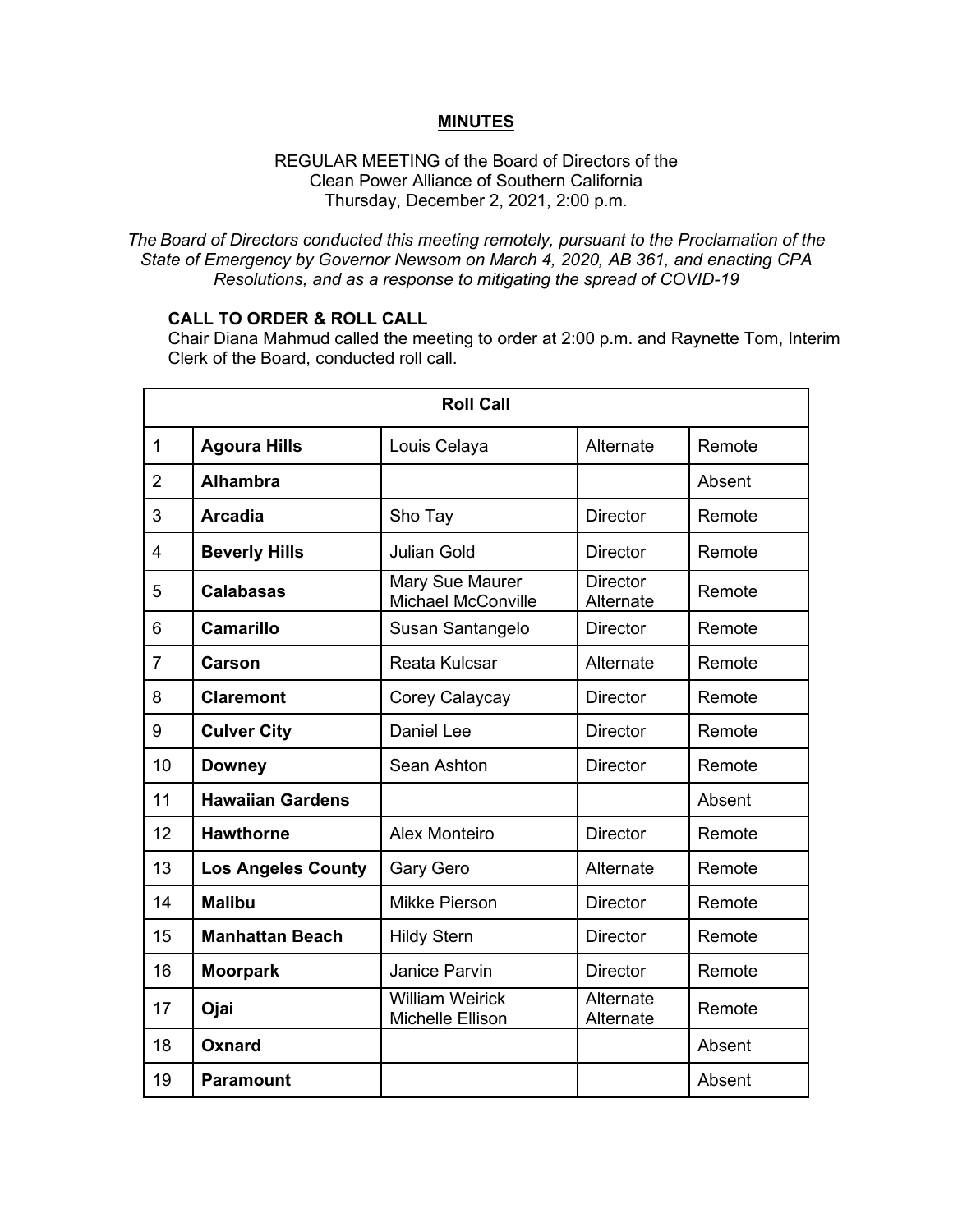| ۷U | Regongo Beach                | i ed Seeman             | Alternate         | Remote |
|----|------------------------------|-------------------------|-------------------|--------|
| 21 | <b>Rolling Hills Estates</b> | Steve Zuckerman         | <b>Director</b>   | Remote |
| 22 | <b>Santa Monica</b>          | <b>Gleam Davis</b>      | <b>Director</b>   | Remote |
| 23 | Sierra Madre                 | <b>Robert Parkhurst</b> | <b>Director</b>   | Remote |
| 24 | <b>Simi Valley</b>           | <b>Ruth Luevanos</b>    | <b>Director</b>   | Remote |
| 25 | <b>South Pasadena</b>        | Diana Mahmud            | <b>Chair</b>      | Remote |
| 26 | <b>Temple City</b>           | Fernando Vizcarra       | <b>Director</b>   | Remote |
| 27 | <b>Thousand Oaks</b>         |                         |                   | Absent |
| 28 | <b>City of Ventura</b>       | Joe Yahner              | Alternate         | Remote |
| 29 | <b>Ventura County</b>        | <b>Linda Parks</b>      | <b>Vice Chair</b> | Remote |
| 30 | <b>West Hollywood</b>        | <b>Lindsey Horvath</b>  | <b>Director</b>   | Remote |
| 31 | <b>Westlake Village</b>      | Kelly Honig             | <b>Director</b>   | Remote |
| 32 | Whittier                     | Vicki Smith             | Alternate         | Remote |

All votes are unanimous unless otherwise stated.

# **GENERAL PUBLIC COMMENT**

No general public comment was made.

# **CONSENT AGENDA**

- 1. Adopt Resolution Finding the Continuing Need to Meet by Teleconference Pursuant to Government Code Section 54953 (e)
- 2. Approve Minutes from November 4, 2021 Board of Directors Meeting
- 3. Receive and File 2022 Board and Standing Committee Meeting Schedule
- 4. Approve 2022 Legislative & Regulatory Policy Platform
- 5. Approve Contract Amendments with
	- a. Pastilla, Inc. for an NTE amount of \$235,000
	- b. Fraser Communications for an NTE amount of \$590,000
	- c. MBI Media for an NTE amount of \$225,000
- 6. Receive and File Q3 2021 Risk Management Report
- 7. Receive and File Q3 2021 Communications Report
- 8. Receive and File Community Advisory Committee Monthly Report

| <b>Motion:</b> | Director Pierson, Malibu                                  |
|----------------|-----------------------------------------------------------|
| Second:        | Director Vizcarra, Temple City                            |
| Vote:          | The consent agenda was approved by a roll call vote, with |
|                | abstentions from Directors Weirick, and Smith, on Item 2. |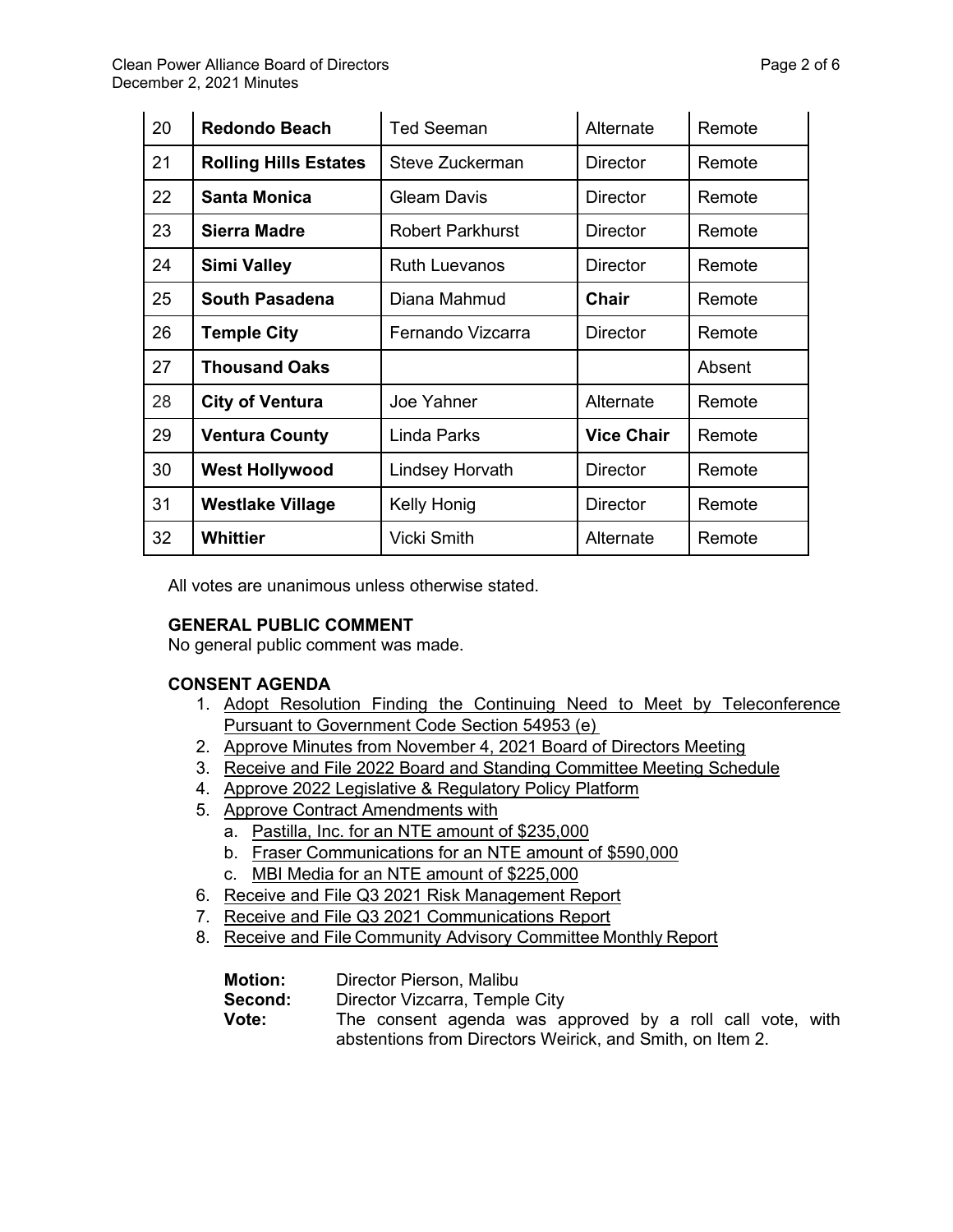## **REGULAR AGENDA**

9. Receive Presentation on FY 2020/21 Audited Financial Statements and FY 2021/21 Q1 Financial Results

David McNeil, Chief Financial Officer, stated that CPA worked with independent auditors from Baker Tilly, to conduct an audit of CPA's finances. Mr. McNeil then discussed the FY 2020-21 financial results, noting that CPA faced numerous challenges arising from extreme heat events in summer of 2020, increased costs to procure electric capacity (Resource Adequacy), the impacts of slowing customer payments due to the mandated moratorium on disconnections, and the COVID-19 induced economic recession. CPA met its financial objectives by transferring \$27 million from the fiscal stabilization fund to revenues in FY 2020-21; and from the application of \$15.8 million in funding from the California Arrearage Payment Program (CAPP). CPA increased its net position by \$27.6 million and holds no bank debt or loans as of June 30, 2021. Liquidity increased slightly to \$95 million and energy costs exceeded the amended budget by 0.85% due to the delivery of renewable energy that occurred sooner than budgeted. Mr. McNeil reviewed in detail the balance sheet components as of June 30, 2021, stating that CPA's current assets primarily include cash and accounts receivable. Mr. McNeil reviewed select financial indicators; provided a budget to actual analysis, summarizing operating revenues, energy costs, operating expenses, nonoperating revenues.

Mr. McNeil provided a presentation of the FY first quarter financial performance ending September 30, 2021. CPA reported a \$9.2 million gain, \$41.5 million above a budgeted net loss of \$32.5 million. Financial results were favorably impact by lower energy costs arose from lower than budgeted load, the absence of heat events in CPA's territory, and CAISO spot market prices that were lower than prices energy forward prices. Mr. McNeil also reviewed year over year financial results, which indicated improvement as a result of moderate temperatures in FY Q1 2021 and a rate increase in July 2021. Mr. McNeil concluded with a summary of liquidity and key financial indicators, discussed CPA's larger credit facilities, and stated that CPA is well positioned to complete the current fiscal year within or ahead of budget.

Director Gold, Chair of the Finance Committee, shared that the Committee met with the financial auditors, who indicated that the audit found no material deficiencies and commended the CPA team for navigating the unique situations the industry faced in the past year. In response to questions, Mr. McNeil clarified that there is a .45% non-utilization fee for the bank loan and if CPA were to borrow on the credit facility it would do so at the base rate plus 175 basis points; most of CPA's cash is held at River City Bank in an interest earning account, and a small amount kept in the Local Agency Investment Fund with a rate of return at or slightly above 0.25%.

Chair Mahmud thanked staff and the Finance Committee for their contribution in maintaining CPA's fiscal health.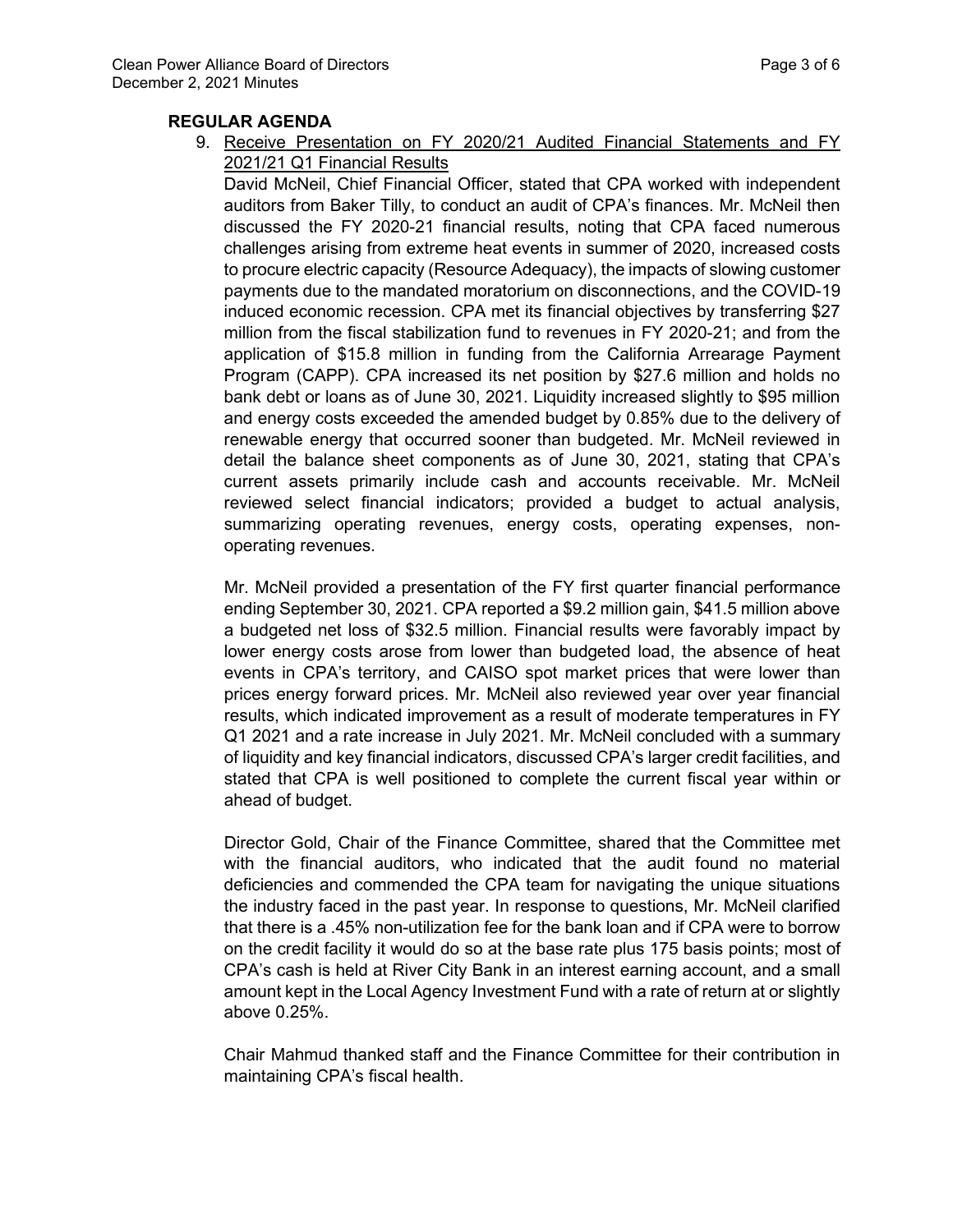- 10. Receive Presentation on 2022 PCIA and SCE Rates Outlook
	- Matt Langer, Chief Operating Officer, provided a presentation on the item. Southern California Edison (SCE) filed its 2022 Energy Resource Recovery Account (ERRA) forecast in November; this update provides a detailed look at SCE's generation rate and the PCIA. The initial analysis conducted by staff indicates that the PCIA is dropping by approximately 70% in 2022 and CPA customers will see a bill reduction of around 6% beginning in March 2022. The PCIA decrease is due primarily to the historically high energy market forward prices in 2022, which reduce above-market costs for SCE's PCIA portfolio. Mr. Langer discussed competitive impacts; SCE's generation rates are increasing by around 22% starting in March 2022. The increase combined with the decreased PCIA will improve CPA's competitive position, leading every CPA product to be less expensive than SCE as of March 1. Mr. Langer reviewed some factors contributing to SCE's increased generation rates, including the 2021 undercollection of \$700+ million and elevated forward energy prices. Staff is planning CPA's 2022 rate setting strategy. Early considerations include the use of cost-of-service principles in rate setting; potentially lower SCE rates and a higher PCIA in 2023; and CPA's contributions to the reserves and/or fiscal stabilization fund in anticipation of a more challenging rate environment in 2023.

Director Pierson encouraged staff to think about ways to market this positive information to new customers and new agencies that might want to join CPA. Director Weirick noted that accumulation of cash is important during economic times where interest rates might go up. Director Gero commented that the narrowing gap between the Clean and 100% Green rate in the coming year can serve as a window of opportunity in several cities for transition to the 100% Green rate. In response, Mr. Langer clarified that the forecast in 2023 may change, and while CPA will highlight this competitive edge, it will continue its long-term messaging of communicating its value proposition and not overly emphasizing its comparison to SCE. Mr. Langer calculated that the 6.6% residential bill reduction will translate into an \$11 or \$12 monthly reduction and noted that the staff will be bringing a discussion about rates to the Board in the spring as part of CPA's annual rate setting process.

Director Horvath asked if there would be any repercussions for SCE undercollecting such a large amount and commented that this may serve as an opportunity for CPA to call attention to the behavior of the IOU. Mr. Langer explained that this year, unlike in 2018, SCE followed the correct process and therefore is unlikely to face any consequences with the CPUC. Ted Bardacke, Executive Director, added that SCE's frequent multiple rate increases to both generation and delivery is getting noticed, particularly at a time when affordability is an important part of the discussion. Chair Mahmud noted that regulators recently recognized that energy bills used to be affordable, but that is no longer the case. Director Zuckerman asked about the impacts of SB 612 and Director Kulcsar asked about outreach to customers who previously opted out. Mr. Langer explained that SB 612 would have likely lowered RA costs; and there will be opportunities for outreach, but the strategy will be adjusted once CPA sets its own rates. Chair Mahmud asked if PG&E also undercollected and if SCE was compelled by CPUC regulations to submit its rates. Mr. Langer clarified that PG&E did undercollect and Northern CA CCAs also face similar dynamics; SCE is indeed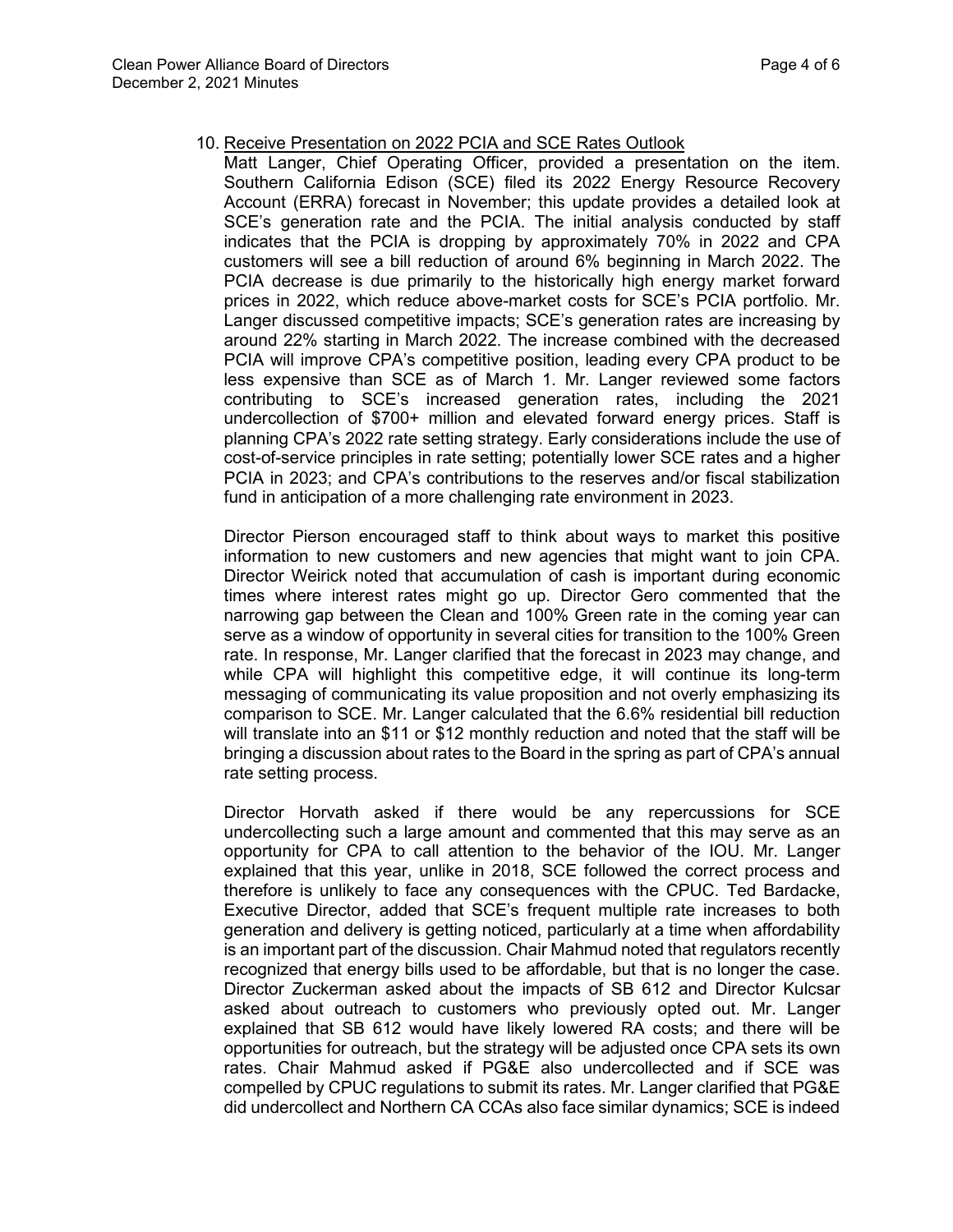compelled by CPUC decisions that determine when they file and there is currently no consensus on if the due dates for SCE filings should be changed.

11. Receive Presentation on CPA's Long-Term Energy Product and Portfolio Content Mr. Bardacke provided a presentation on CPA's portfolio content, noting that the Board approved the Energy Portfolio Content for Calendar Years 2021 and 2022 that reduced the overall renewable portfolio content to offset rising customer costs with the expectation of returning to previous portfolio content levels in Calendar Year 2023. Long-term planning is needed as staff prepares the 2022 Integrated Resources Plan (IRP) and more of CPA's load is being met by long-term PPAs. Mr. Bardacke reviewed the current portfolio content, default levels and renewable content. Mr. Bardacke explored CPA's competitive dynamic and explained that if in 2023, CPA reverted to its 2020 product content levels, SCE would catch up to to the renewables level in CPA's Clean product within 5 years. CPA will likely have to change its Lean and Clean products. State and federal mandates may also accelerate the timeline and the price difference of the Lean and Clean rates is small. Mr. Bardacke presented three approaches for long-term strategy: (1) climate leadership, where CPA sets escalating targets over time; (2) competitive targets to meet or beat SCE; and, (3) compliance, with a minimum floor of renewables/GHG compliance at the product level. Mr. Bardacke discussed how the three approaches would impact the three different rate products. The Lean product would not align with CPA's climate leadership position, and should CPA decide to maintain a competitive Lean product, there would likely be years when it is more expensive than SCE's base rate. Options for the Clean product include climate leadership, where Clean reaches 100% Green level by 2030 or 2035, ensuring progress towards statewide targets; but can come at a higher cost than SCE's rate. Under the competitive approach, Clean always beats SCE in environmental targets; however, it's more difficult to forecast SCE's portfolio content and long-term cost impact. Under the compliance approach, Clean would be a low cost RPS/GHG compliant product, but this may lower the environmental performance of Clean over time. Mr. Bardacke invited feedback on how CPA wants to pursue the increase of renewable content to meet statewide 2030 GHG reductions over the next decade; CPA's leadership vs. compliance with SCE; and other ideas. Staff will collect input while also preparing the IRP and plans to make a recommendation in Q1 or Q2 prior to FY 2022/23.

Director Gero commented that L.A. County's goal in creating CPA was environmental leadership and that measured leadership would be the right approach and merging the Lean and Clean tiers is the right thing to do. Director Kulcsar noted that CPA should try to get back to the higher levels of renewables in the Lean and Clean products and Carson will need more time to digest the options and get back to staff. Director Monteiro shared he will encourage his City Council to vote to move to 100% Green due to the closing gap in pricing between the two. Director Luevanos noted that although her City is primarily concerned with costs, it cannot continue to ignore the impacts of climate change, and will encourage the City to transition to greener options and supports a leadership approach for CPA. Director Santangelo shared that Camarillo has similar concerns and favors merging the rate products over time. Director Parkhurst noted similarly that costs are very important to Sierra Madre's City Council, supports merging the Clean and 100% Green products. Director Gold expressed support for merging products and taking a leadership approach; suggested creation of a slightly lower